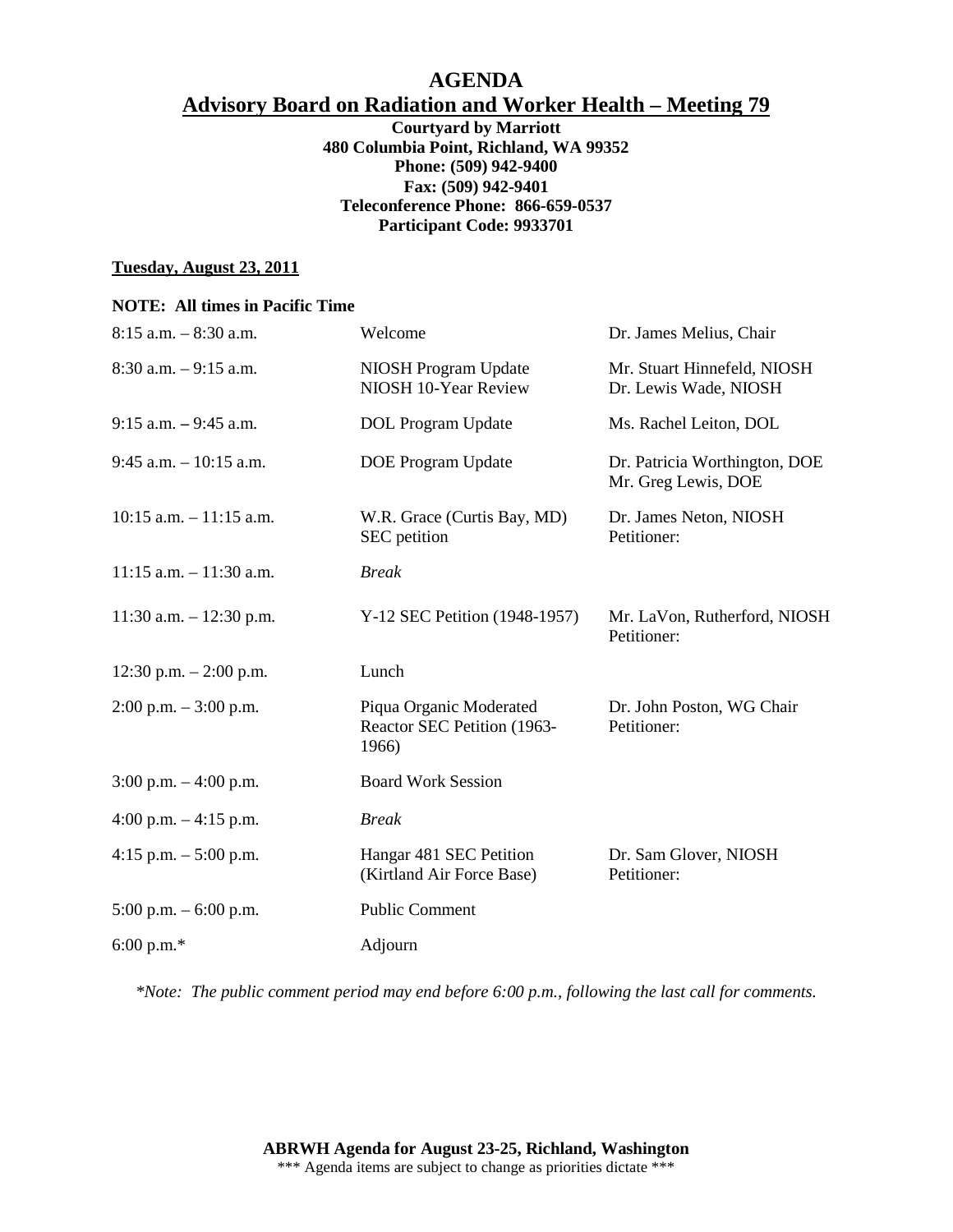# **AGENDA Advisory Board on Radiation and Worker Health – Meeting 79**

## **Wednesday, August 24, 2011**

### **NOTE: All times in Pacific Time**

| $8:15$ a.m. $-8:30$ a.m.   | Welcome                                                               | Dr. James Melius, Chair                                                 |
|----------------------------|-----------------------------------------------------------------------|-------------------------------------------------------------------------|
| $8:30$ a.m. $-9:30$ a.m.   | Hooker Electrochemical SEC Petition                                   | Dr. Henry Anderson, WG Chair<br>Petitioner:                             |
| $9:30$ a.m. $-11:00$ a.m.  | <b>Feed Materials Production Center SEC</b><br>Petition (Fernald, OH) | Mr. Bradley Clawson, WG Chair<br>Mr. Mark Rolfes, NIOSH<br>Petitioner:  |
| $11:00$ a.m. $-11:15$ a.m. | <b>Break</b>                                                          |                                                                         |
| $11:15$ a.m.-12:00 p.m.    | Norton Company SEC Petition (1962-<br>2009)                           | Ms. Wanda Munn, SC Chair<br>Petitioner:                                 |
| $12:00$ p.m. $-1:30$ p.m.  | Lunch                                                                 |                                                                         |
| 1:30 p.m. $-3:00$ p.m.     | Savannah River Site SEC Petition                                      | Dr. Timothy Taulbee, NIOSH<br>Mr. Mark Griffon, WG Chair<br>Petitioner: |
| $3:00$ p.m. $-3:15$ p.m.   | <b>Break</b>                                                          |                                                                         |
| $3:15$ p.m. $-4:30$ p.m.   | <b>Board Work Session</b>                                             | Dr. James Melius, Chair                                                 |
| 4:30 p.m. $-4:45$ p.m.     | Hanford WG Update                                                     | Dr. James Melius, WG Chair                                              |
| 4:45 p.m. $-$ 5:00 p.m.    | <b>Break</b>                                                          |                                                                         |
| 5:00 p.m. $-$ 6:30 p.m.*   | <b>Public Comment</b>                                                 |                                                                         |
| $6:30$ p.m.                | Adjourn                                                               |                                                                         |

*\*Note: The public comment period may end before 6:30 p.m., following the last call for comments.*